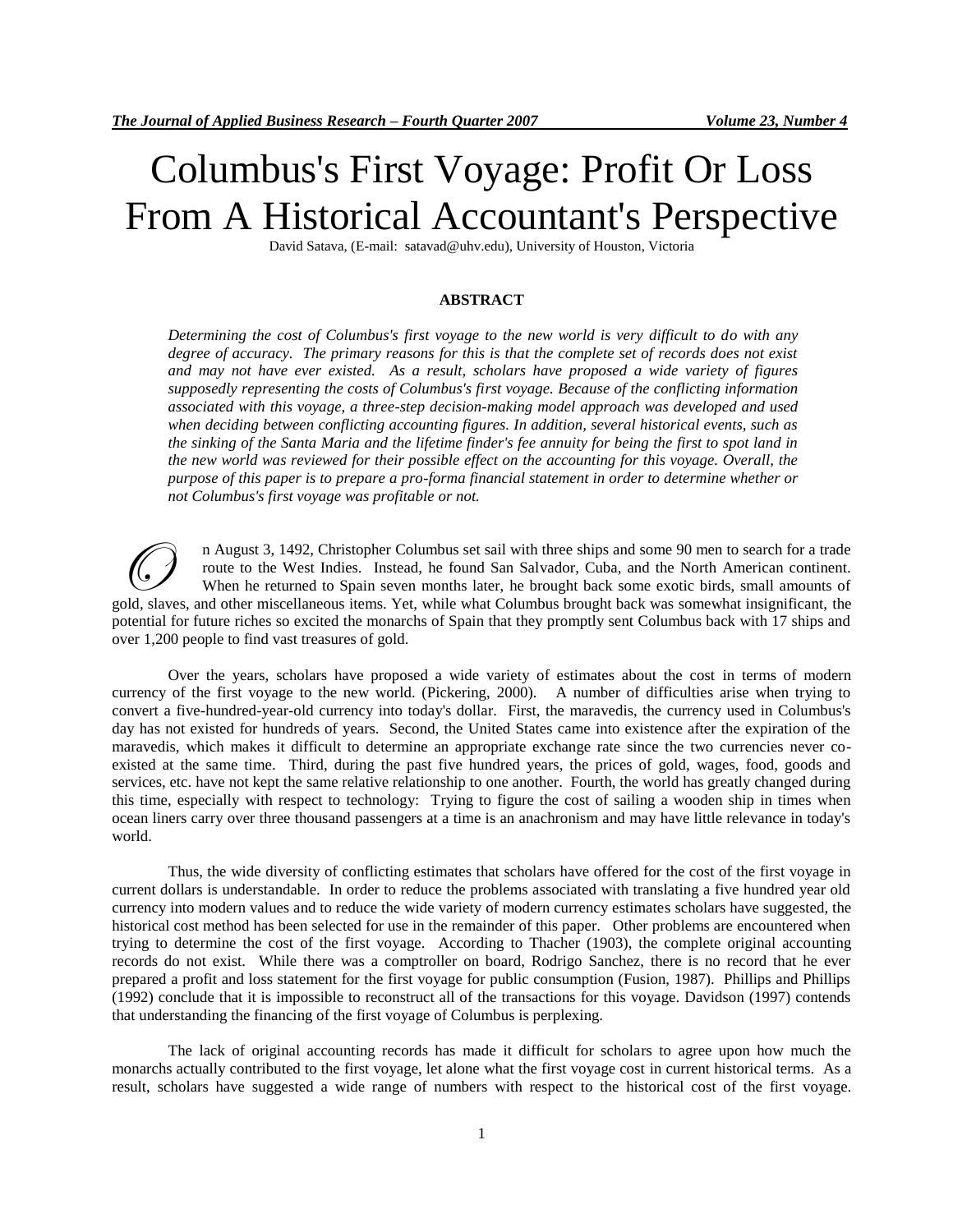Because of the conflicting accounting figures associated with the historical cost of Columbus's first voyage and in order to prepare a fairly reliable pro-forma financial statement, it was necessary to develop a three-step resolution approach in order to resolve conflicting figures.

## **RESOLUTION APPROACH TO CONTRADICTORY INFORMATION**

One of the major problems in preparing a pro-forma financial statement for an activity that occurred fivehundred years ago is accurately selecting from among contradictory financial information, especially since very few original accounting documents exist today. In order to choose from among contradictory scholarly interpretations, it was necessary to develop a decision-making approach for selecting reliable accounting information. This approach is consistent with forensic accounting techniques, which originally arose from a need to reconstruct business transactions occurring from fraud, fire, or sabotage, etc. (Martin, 1998). These techniques can also be used to re-create pro-forma financial statements, such as for Columbus's first voyage.

The following three-step hierarchical decision model was used in selecting the final figures for preparing the pro-forma balance sheet and pro-forma income statement. First, where a written contract exists, that written contract was used to decide between contradictory information. Second, when written documentation did not exist, then various forensic accounting techniques, such as analysis of industry data, reasonableness tests, and comparisons with the customs of the day were utilized. Last, when the first two steps were not available, useful, or relevant, the convention of conservatism was used. Conservatism requires the accountant to select those figures that result in the lowest revenue or highest expense when two or more alternatives exist. Thus, conservatism results in the lowest possible net income or highest loss being reported

The purpose of this paper is to determine whether or not Columbus's first voyage to the new world showed a profit or not based on historical cost. Using historical cost instead of translating historical costs to a modern value should reduce the wide variety of figures that have been promulgated over the years by scholars. Overall, creating a pro-forma financial statement for Columbus's first voyage will involve evaluating a diversity of accounting figures for reasonableness and using a "resolution approach" to contradictory accounting information. Furthermore, in evaluating whether Columbus's first voyage lost money or not, several historical events that have been overlooked by scholars and may have a significant affect on the accounting records will also be evaluated.

# **ORGANIZATION OF PAPER**

The organization of the remainder of this paper is as follows. First, the contractual agreement between the king Ferdinand and queen Isabella of Spain and Columbus will be discussed, as it affects the preparation of the proforma financial statements of this joint venture. Second, the history of the accountants' role in the financing of the first voyage of Columbus will be described in order to obtain insight and appreciation for their contribution in helping to provide the funds necessary to make this voyage possible. Third, how much the king and queen of Spain and Columbus may have advanced for the first voyage will be reviewed as it serves to determine the maximum spent by Columbus on this voyage. Fourth, key overlooked historical events that may affect the accounting for the first voyage, like the sinking of the Santa Maria will be reviewed as they affect the financial statements. Fifth, a pro-forma income statement and pro-forma balance sheet will be prepared for analysis. Last, an analysis of the pro-forma income statement will be reviewed to determine whether the first voyage was profitable or not.

# **THE CONTRACT**

In January 1492, after six years of deliberating and delaying, the king and queen of Spain finally agreed to finance Columbus's first voyage. That is, they did until they heard his demands: 1. Columbus wanted titles and the riches associated with those titles. The royals in frustration dismissed Columbus for what was supposed to be the "last" time because they did not want to give him the titles of Don, and Admiral of the Ocean Sea, and Viceroy and Governor General. Along with that they did not initially want to grant Columbus the wealth associated with the titles and the 10 percent of the profits for each voyage that he wanted. The royals relented after several treasurers persuaded Queen Isabella to support the voyage (See Accountants to the Rescue below). The contract between the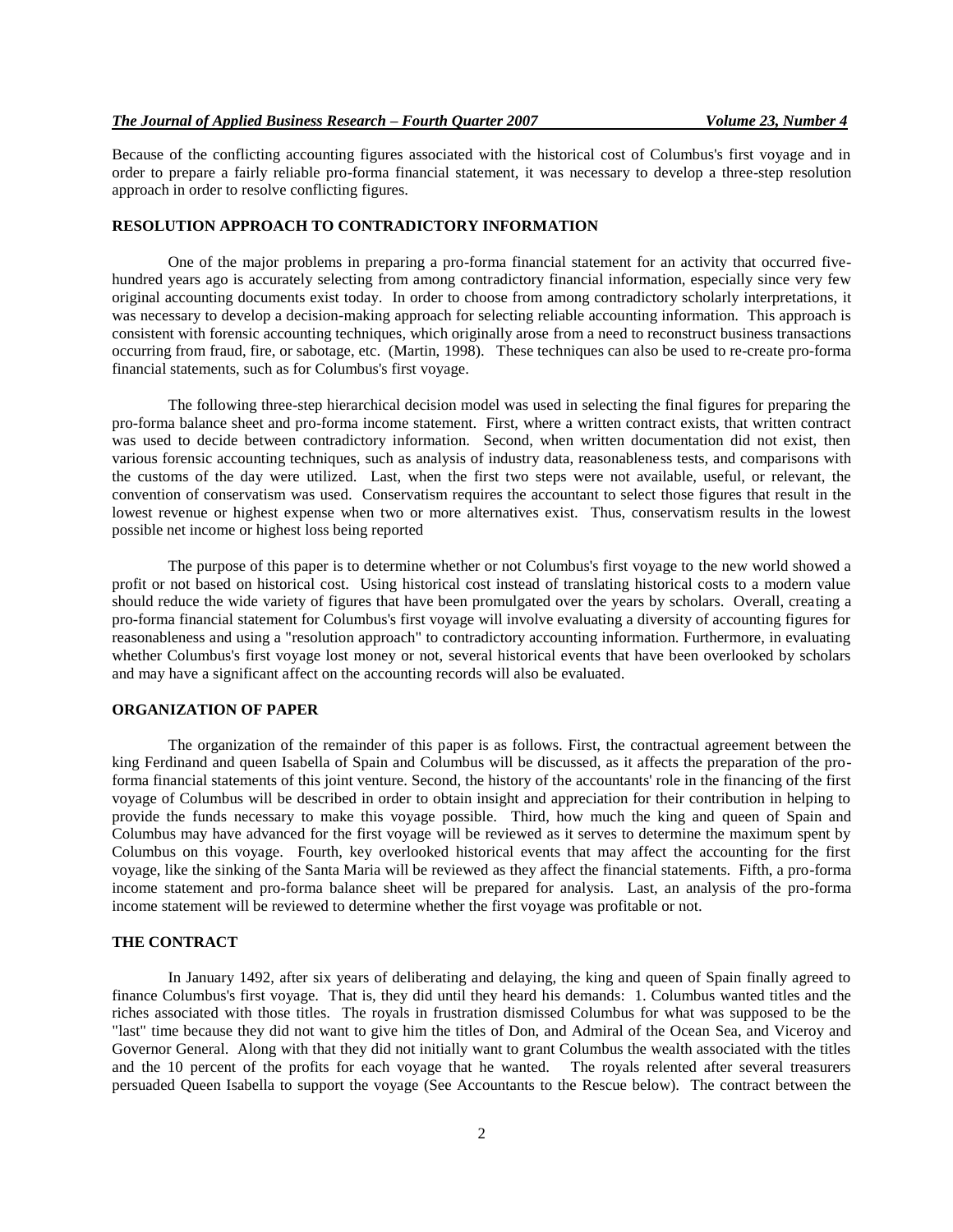king and queen of Spain and Christopher Columbus was eventually signed and notarized on April 17, 1492 (Thacher, 1903; Granzotto, 1985). The contract often referred to by scholars as the "capitulations" is five paragraphs in length (Granzotto, 1985) and is summarized below. The benefits of the contract which accrue to Columbus are summarized as follows:

- 1. Given title of Don and Admiral of the Ocean Sea for life and to be passed on to his heirs.
- 2. Given title of Viceroy and Governor General for all land and islands discovered on trip
- 3. Received a 10 percent commission on all commerce including pearls, precious stones, gold, silver, spices, and any other kind of merchandise bought and sold within the confines of the new admiralty
- 4. Made the final judge if there are any disputes arising in his admiralty
- 5. Could, at his discretion, invest up to 12.5 percent of the total expenditures of a trip and in return receive up to 12.5 percent of the profits.

This contract is one of the best tools available to the forensic accountant in determining the costs of the first voyage because it represents an agreement between the monarchs and Columbus, whose differing issues that took three-months of negotiations to resolve. According to Martin (1998) the basic premise behind forensic accounting is that all figures are suspect until proven otherwise. Thus, supporting or corroborating information is critical in the process. Therefore, whenever discrepancies in the historical record regarding the costs of Columbus's first voyage were identified, the contract was reviewed first and foremost to clarify any material differences. Since the contract took over three months to write and get signed, it is presumed that the parties to the contract took great care in the use of the words used to express their agreement.

The contract will be used in this paper to resolve issues such as the question of the actual amount Columbus contributed to the first voyage. For example, according to Las Casas (1951), a priest and contemporary of Columbus, the crown advanced 1,000,000 maravedis and Columbus contributed 500,000 maravedis to the venture. These figures place Columbus's contribution at 33 percent of the total and are significantly higher than the what is specified in the contract (12.5 percent). Even though Las Casas was a contemporary of Columbus and had access to Columbus's daily log and other documents, the contract will be used to determine the maximum amount that Columbus contributed. Even though Columbus's last will and testament states that he put up 500,000 maravedis (Davidson, 1997), the contract is clear in this matter and will be used to limit Columbus's contribution to 12.5 percent of the crowns contribution since it and not the will was signed and agreed to by the king and queen of Spain. Furthermore, it is not reasonable to believe that Columbus would contribute more funds (33 percent minus 12.5 percent) to a joint venture, knowing in advance that he would not be able to share in the profits from those additional contributions.

# **ACCOUNTANTS TO THE RESCUE: WHERE DID THE CROWN'S MONEY COME FROM?**

According to Phillips and Phillips (1992), in January, 1492, after hearing Columbus's demands, the queen of Spain dismissed Columbus for the "last" time. Many in the court thought Columbus's demands were excessive, especially since he had been refused financing for the past six years. However, after Columbus departed, Luis de Santangel, personal treasurer to the king and treasurer of the Santa Hermandad (a Spanish national organization supervising the rural militia); along with Quintanilla, controller of the Castilian finance and others went in to see the queen. They persuaded her to support Columbus by noting that in order to become the greatest queen in Christendom, she should agree to Columbus's terms. Santangel pointed out, that from a cash flow perspective, there was no cost to the crown for giving titles, and that the crown would not be required to pay anything to Columbus until he, Columbus, actually found something of value.

The queen expressed concern that the royal coffers were quite low because of the recent war with the Moors, and maybe the voyage should be delayed until a later date. Santangel informed the queen that he could find the funds and would loan them to the monarchs to finance their portion of the capital contributions (Davidson, 1997; Granzotto, 1985). As treasurer of the Santa Hermandad, Santangel was aware that it had excess funds, which could be loaned out. With the help of Talavera, joint treasurer of the San Hermandad, and Quintanilla, money was borrowed from the Santa Hermandad and used to cover the monarchs' capital contributions for the first voyage. Later, the Hermandad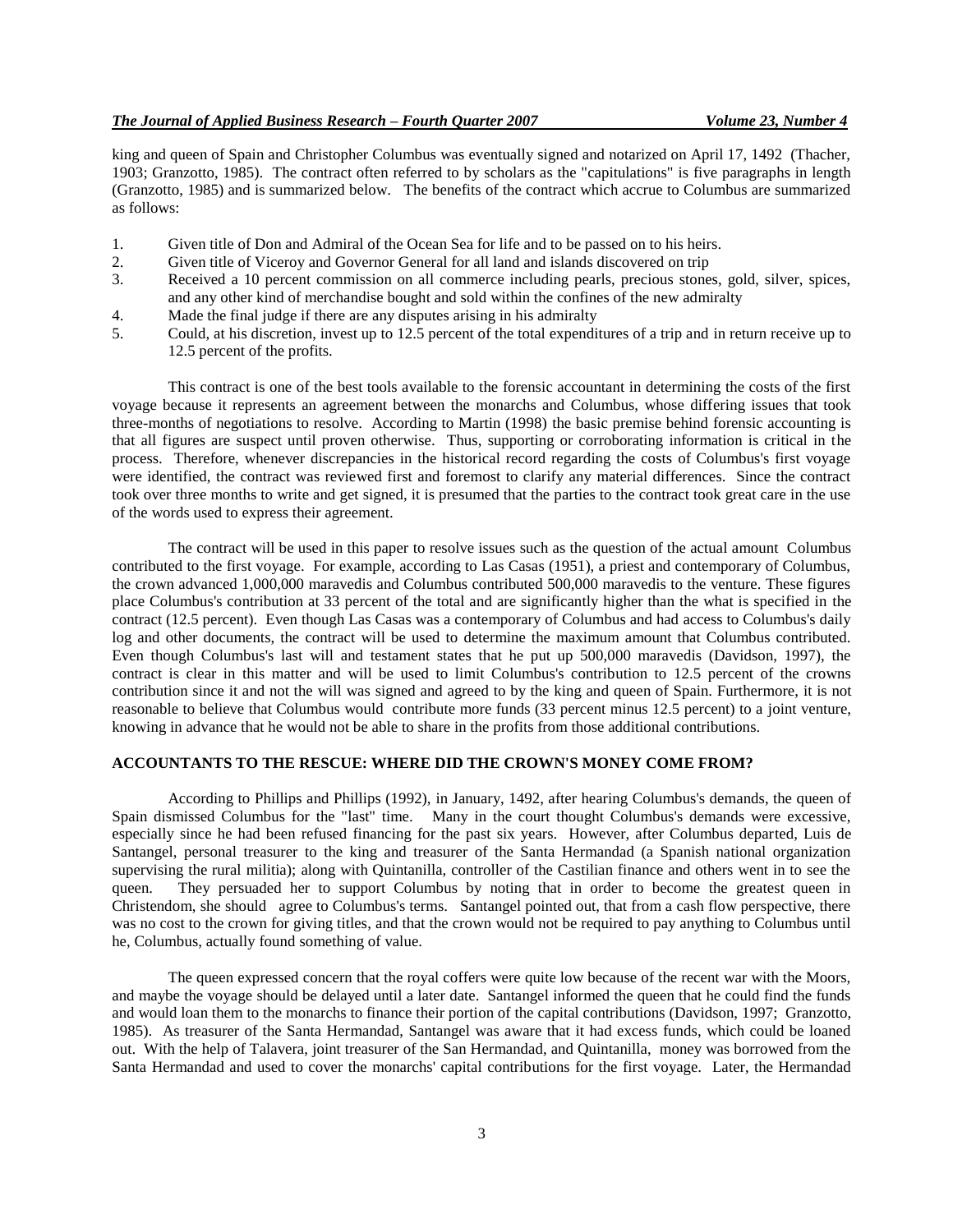was reimbursed from other governmental funds. Phillips and Phillips (1992) further note that deficit financing and creative accounting were not invented in the twentieth-century.

While some scholars (Laufer, 1986; Phillips and Phillips, 1992; and Davidson, 1997) claim the queen was willing to pawn her jewels to finance the trip, she never had to actually put them up for collateral. In fact, other scholars believe that the jewels were already pawned in order to secure financing for the war with the Moors (Davidson, 1997; Dyson 1991). If already pawned, they could not be offered to help finance Columbus's voyage. One reason Santangel was willing to borrow money to cover the royals' share of the capital needed to finance the first voyage was that he, Santangel, believed that the estimated cost of the first voyage was small, no more than the cost of supporting the royals for a week. He further believed that the potential for profits was far greater than the voyages estimated costs (Tirado, 2001). Fusion (1987) notes that Spain received a return on investment of over 1,733,000 maravedis for every maravedis that was eventually invested by the Spanish monarchs.

## **HOW MUCH WAS ADVANCED BY THE CROWN FOR THE FIRST VOYAGE?**

As far as the records indicate, no profit and loss statement was prepared for the first voyage during that time, nor does one seem to currently exist. The nearest person to an accountant on the first voyage was the comptroller, Rodrigo Sanchez, who was the brother of Gabriel Sanchez, the royal treasurer. Sanchez's primary job was to make sure that the royals received their fair share of the treasures found on the trip and that Columbus only made legitimate expenditures (Jane, 1960). Because of the lack of a financial statement, scholars disagree on exactly how much the monarchs contributed to the first voyage (Tirado, 2001; Davidson, 1997; Phillips and Phillips, 1992; and Dyson, 1991). Since Columbus could only spend what was contributed to the joint venture, being able to determine the amount initially authorized and or advanced by the crown will help tremendously in identifying the total expenses that could be expended for the first voyage to the new world.

There is, unfortunately, some discussion among scholars about the amount of funding the monarchs actually advanced to Columbus. Helps (1910) and Wolcott (1992) believe that Santangel advanced 1,140,000 maravedis to Columbus. Wolcott believes that a promissory note dated May 2, 1492, indicates the monarchs may have borrowed 1,140,000 from the Santa Hermandad. Wolcott was not sure if 140,000 of the 1,140,000 maravedis were for additional general expenses or for interest on the loan. Phillips and Phillips (1992) indicate, however, that 1,140,000 maravedis was the amount repaid to the Hermandad. Dyson (1991) notes that Santangel advanced 1,140,000 maravedis from the Hermandad to the crown, at 14% interest for two years.

Las Casas (1500s; translated by Collard, 1953) notes that the royals initially contributed 1,000,000 maravedis. According to Hale (1891), the expense to the crown amounted to 1,140,000 maravedis. Kayserling indicates that 1,140,000 maravedis were advanced to Columbus on May 5, 1492 for general expenses, wages, and wages for Columbus. Davidson (1997) believes that the loan was repaid to Santangel on May 5, 1492. Since the contract was signed on April 17, 1492, (Thacher, 1903; Granzotto, 1985), and Columbus left for Palos on May 12, 1492 (Dyson, 1991), and the crown's resources were quite limited after the war with the Moors, it is unlikely that the crown was able to pay off the loan so quickly. Overall, what may have happened is that more than one governmental agency was used to float the money until the Santa Hermandad was eventually paid off sometime during 1493. Kayserling believes, after reviewing financial documents available to him, that the money was paid back on May 20, 1493. Some scholars contend that it was later in 1493. No wonder Davidson comments that the manner of financing Columbus's first voyage can best be called "perplexing."

Whether 1,000,000 maravedis was initially advanced and 1,140,00 repaid or 1,140,000 was initially advanced and repaid does not change the fact that 1,140,000 is the most agreed-upon figure with respect to what was repaid by the crown to the Hermandad. It does appear that a number of quasi-governmental agencies were involved in financing Columbus's first voyage. Overall, the disagreement among scholars has probably occurred because the loan and repayment seemed to have moved around through a number of quasi-governmental accounts and seems to have been handled by a number of officials. This transaction truly indicates that the term "creative accounting" was understood five hundred years ago.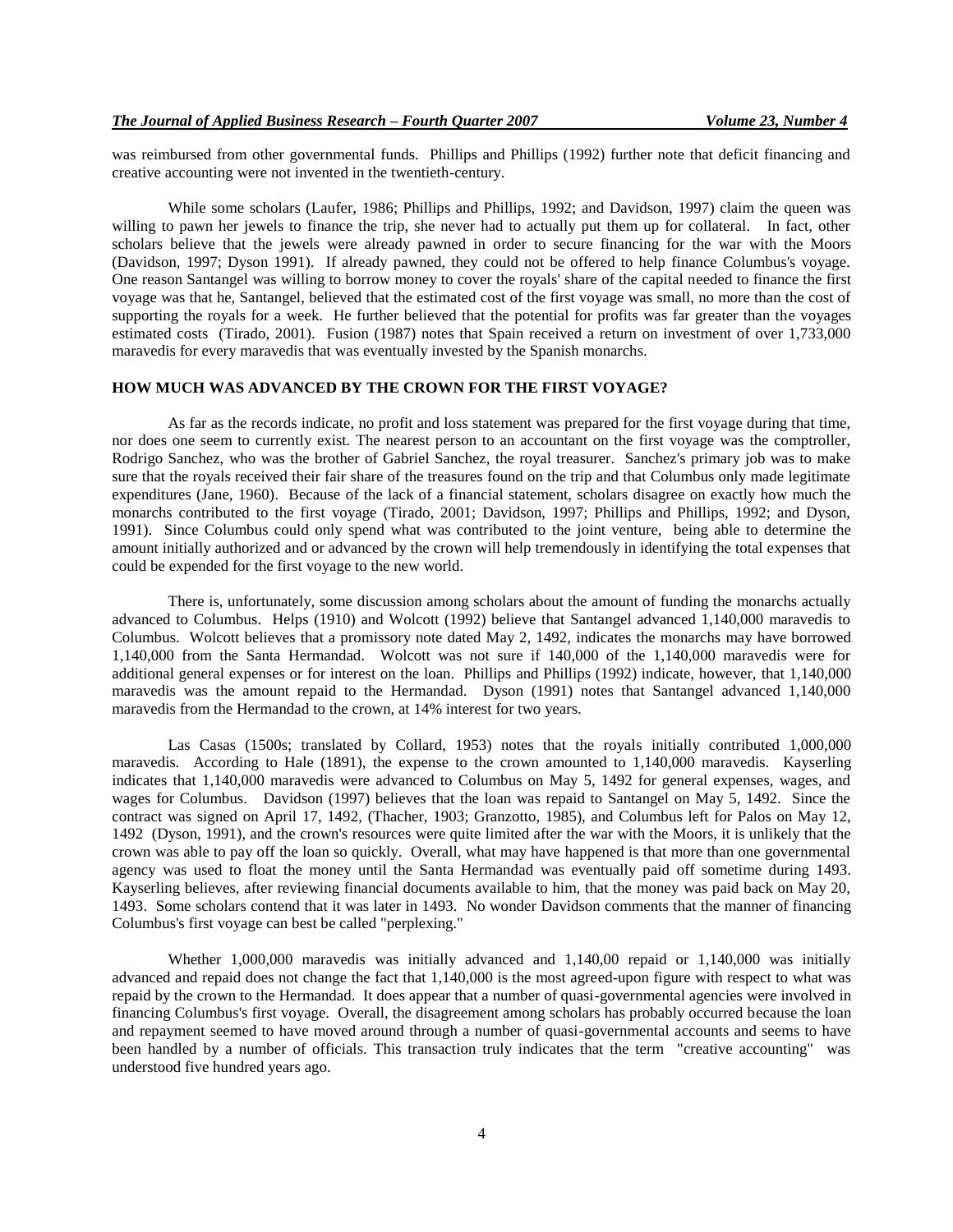Overall, the two most quoted figures regarding how much the royals contributed to the joint venture to the new world is 1,000,000 and 1,140,000) maravedis. The main question appears to be whether the difference of 140,000 maravedis is for interest charges, wages to Columbus, or an additional amount needed to cover additional general expenses. Based on the contract it appears that Columbus was not entitled to a wage because he was to share in 10 percent of the profits and in additional profit-sharing if he contributed up 12.5 percent of the cost of the voyage. It is unlikely that this loan was an interest free loan as the royals, like everyone else at the time, paid interest when they borrowed money. This would be especially true because the queen had noted in January 1492 that the coffers were low. It is unlikely that all of the various agencies involved with this transaction would loan money for free. Furthermore, even if it were an interest free loan, generally accepted accounting principles would require that an imputed interest rate be used.

An imputed interest rate situation occurs when the initial amount borrowed is the same amount that is paid back at a later date. The accounting profession holds that an interest rate is implied in this situation and, therefore, one should be imputed. Determining an imputed interest amount is difficult with respect to Columbus's first voyage because it seems that there were many times that much money floated between the various quasi-governmental accounts. For example, Thacher (1903) states that the loan for 1,000,000 maravedis was made in the spring of 1492 and that 1,140,000 maravedis was repaid to the Santa Hermandad in the fall of 1493. At twenty-one months, this would represent an interest rate of 8 percent. Using an imputed interest rate of 8% for this period of time would significantly reduce the 1,140,000 maravedis payments to the Hermandad to 1,000,000 maravedis as the amount initially loaned to the crown. What is not known is the rate of the loan and the exact time period the money was loaned.

What seems plausible is that Santangel borrowed 1,000,000 maravedis from the Santa Hermandad and then, sometime in 1493, repaid them 1,140,000 maravedis. Overall, it appears likely that the monarchs had to borrow money, with interest, since their coffers were empty after the war with the Moors. It appears reasonable that the amount loaned to the monarchs, which was then contributed to the first voyage, is 1,000,000 maravedis. This amount is confirmed in Columbus's last will and testament where he states that the Crown did not want to give more than 1,000,000 maravedis to the voyage (Taviani, 1974. Landstrom (1966) supports this amount noting that Santangel initially borrowed 1,000,000 maravedis.

Since the contract does not discuss how or where each participant to the joint venture raised his or her portion, the financial statements will not need to include any interest the monarchs and or Columbus needed in order to raise their portions of the venture capital for the first voyage. Thus, the 140,000 maravedis will be assumed to be an interest obligation for the monarchs and not an expense to the joint venture. The same holds true for Columbus's venture capital, as a number of scholars have speculated that Columbus would have had to borrow money for this share. Thus, the initial contribution by the monarchs will be set at one million maravedis. Later in this paper, this amount will be used as the starting point for determining the reasonableness of the total expenses of the first voyage  $(Exhibits 1 & 2).$ 

## **COLUMBUS'S CONTRIBUTION - WHERE DID IT COME FROM?**

According to the contract, Columbus was permitted to contribute up to 12.5 percent of the costs of the voyage in order to be entitled to 12.5 percent of the profits. Columbus did not have much money prior to the voyage. For years he was dependent upon the queen for living expenses and monies earned from map making. For example, when Columbus met with the queen in January 1492, she authorized the treasurer to send him 20,000 maravedis for traveling expenses and for suitable clothing. Scholars indicate that Columbus would have had to borrow money in order to put in for a 12.5 percent stake of the profits. It is not known for sure from whom Columbus obtained his stake in the joint venture. Because the first voyage is being treated as a joint venture, it is not necessary to determine where or how Columbus obtained his money, or for that matter, where or how the monarchs obtained theirs. It is only necessary that Columbus's 12.5 percent be calculated based on the monarchs' contribution excluding the cost of borrowing (since the cost of borrowing capital is not mentioned in the contract).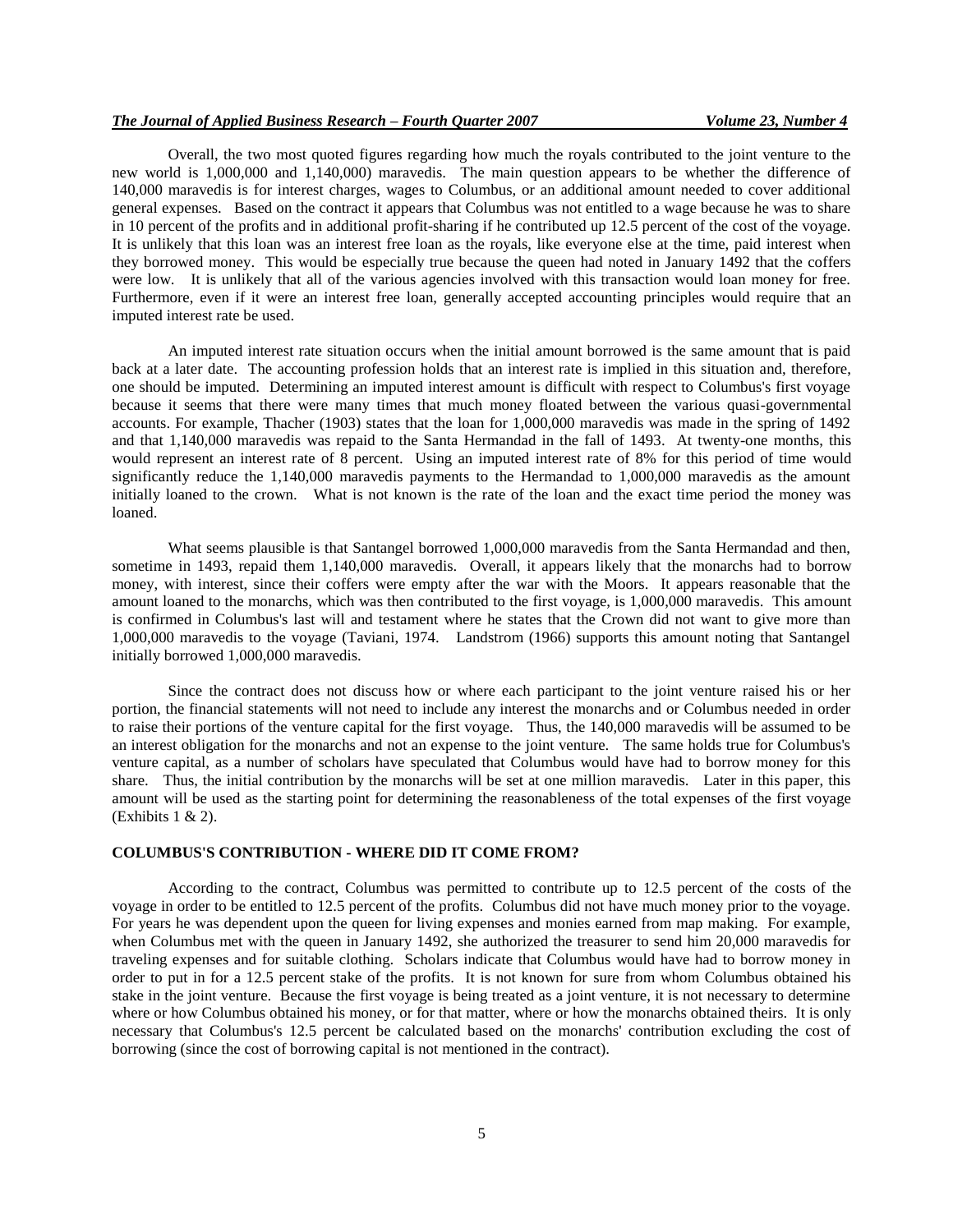# **HOW MUCH WAS THE TOTAL CONTRIBUTED TO THE JOINT VENTURE?**

At this point we have identified the crown's contribution at 1,000,000 maravedis and that Columbus, based on the contract, would be permitted to contribute up to 12.5 percent of the first voyage's expenses for up to 12.5 percent of the profits.. Before Columbus's contribution can be calculated, a number of issues have to be resolved. First, while the Santa Maria was leased from its owner, the two other ships (Pinta and Nina) were conscripted from the city of Palos for s penalty for past sea crimes. The fair value of these two ships will have to be determined in order to calculate the total amount contributed by the crown. In addition, a number of historical events were overlooked by historians that may increase the amount of the total contribution to the first voyage to the new world. For example, the crown promised a lifetime annuity to the first person who spotted land in the new world, and upon his return, Columbus was given a bonus.

# **LEASING THREE SHIPS AND ONLY PAYING FOR ONE**

After agreeing to contribute 1,000,000 maravedis to Columbus's first voyage, the monarchs realized that they could only afford one of the three ships that Columbus needed to transport some 90 men. At this point, someone brought to the monarchs' attention that the city of Palos had not paid a penalty for an act of piracy they were accused of committing in the open seas. As penalty, the Spanish government required the city to provide two ships (Pinta and Nina) fully equipped with everything necessary for the voyage. Thus, even though the crown did not directly pay for the Pinta and Nina, the fair value of these leased ships, based on the customary charge of the day, will be estimated and attributed to the monarchs when computing their portion of the total contribution for the voyage.

Scholars disagree about how long Palos was required to provide the two vessels for. Some scholars claimed that Palos was responsible for providing two fully loaded vessels for twelve months (Dyson; 1991; Phillips and Phillips, 1992; Thacher, 1903; and Fusion, 1987). Christopher Columbus's son, Ferdinand, (Translated by Keen, 1959) states that Palos was only obligated to provide for two ships for three months. Davidson (1997) sets the time frame at two months. Because of the confusion, the actual time frame of the voyage will be used in estimating the value of the Palos ships. The actual voyage lasted approximately seven and months (August 3, 1492 to March 5, 1493). It is reasonable to believe that the men had to load and unload the ship before it could sail and/or be delivered back to the rightful owners upon its return. Thus one month for loading and unloading will be added to the seven-month voyage. The time period of eight months is consistent for the total voyage with Thacher (1903) who estimated the officers and crew were paid for eight months.

Thacher further notes that the traditional rate used to figure vessel costs, in those days, was approximately 120 maravedis per ton per month. He estimated that the Santa Maria, Pinta, and Nina weighed 120, 80, and 40 tons, respectively. Tirado (2001) indicates that the weights were approximately 100, 60, and 60 tons, respectively. Others estimated different tonnage capacity, but these two seem the most representative. Thacher and Tirado have the same overall average for the Pinta and Nina, and their average will be used to estimate the fair market value for these two ships. Since Thatcher's tonnage figures are higher for the Santa Maria than Tirado's, Thacher's higher tonnage will be used under the conservatism convention.

For some unexplained reason, while Thacher (1903) estimates wages and provisions for eight months, he used twelve months when determining the rental period for all three vessels. Thacher does note, without providing any explanation, that while the Santa Maria did not return, he was going to estimate the rental period for that vessel at one year.. He further notes that if the Santa Maria had returned with the other two ships, its rental period would not have been more than nine months, at most.

Thacher's monthly rental rate is composed of the custom-of-the-day rate of 120 maravedis per ton per month times twelve months. He then records the vessel rental rate at 172,800, 115,200, and 57,600 maravedis for the Santa Maria, Pinta, and the Nina, respectively, for a total of 345,600 maravedis. However, since the actual length of the voyage is closer to eight months than twelve, the numbers will be revised accordingly. Thus for purposes of preparing the pro-forma income statement, the vessel rates are reduced to 115, 200, 76,800 and 38,400 maravedis for the Santa Maria, Pinta, and the Nina, respectively, for a grand total of 230,400 maravedis.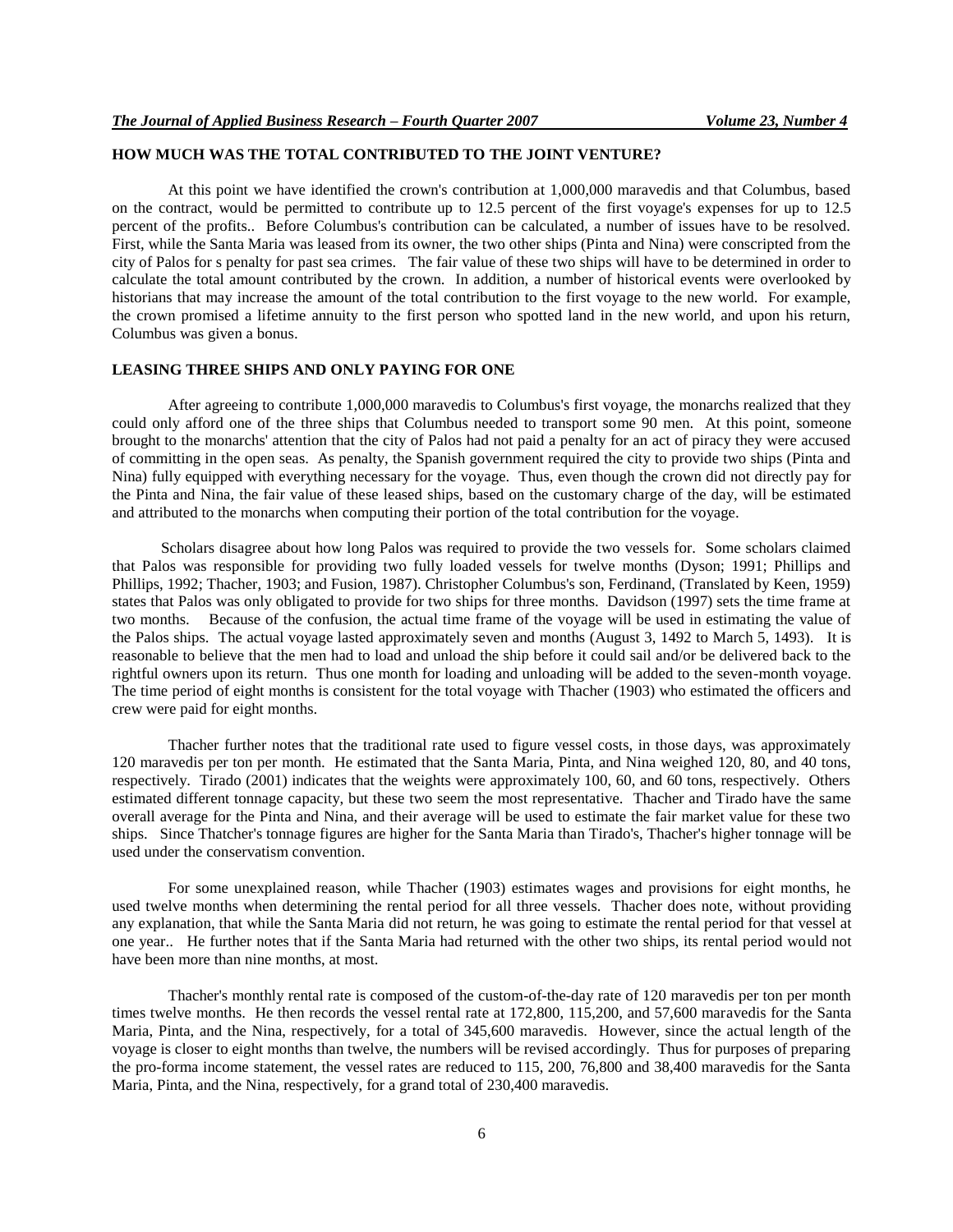On or about Christmas Day, 1492, the Santa Maria crashed and sank. Columbus's daily log for this time period acknowledges that the owner of the vessel (Juan de la Casa) was on board at the time, yet it doesn't mentioned any sort of adjustment or dispute with respect to the rent for the Santa Maria (Fusion, 1987). Nor is there any record of any lawsuits being filed. Even though Thacher acknowledges that the Santa Maria sank after four plus months, he inexplicably used twelve months for determining this vessel's expense. As noted above, the total vessel rental of the Santa Maria was estimated at 120 maravedis per ton per month for eight months instead of twelve. Furthermore, since all of the wood from the Santa Maria was used to build a fort and a moat, the vessel rental for the Santa Maria will be divided into the two components: Vessel expenses and fort and moat. The value of the fort and moat will be calculated for two and one-half months out of the eight-month period. This amounts to 79,200 maravedis for the vessel expense for the Santa Maria and 36,000 maravedis for the fort and moat.

When Columbus returned on his second voyage, none of the men left behind from the first voyage were alive. Therefore, the fort and moat will be fully depreciated for the period of January 1, 1493 to March 5, 1493. Thus, for financial statement purposes, the fort and moat will be fully depreciated at 36,000 maravedis. An argument could be made that the fair market value of the boat should be used to determine the value of the fort and moat. This would be difficult: since the boat sank, its market value would have drastically declined after the accident and besides, 36,000 maravedis is not a large sum of money, even for that time.

Taviani (1974) places the value of the Palos vessels at 360,000 maravedis. Taviani arrived at his figures by estimating the total cost of the first voyage at 2,000,000 maravedis and then subtracted 1,140,000 for the crown's contribution and 500,000 maravedis for Columbus's supposed contribution in order to come up with the remaining balance of 360,000 maravedis. Davidson (1997) states that the historians Manzano and Varela assumed that the remaining 360,000 were for the rental of the two Palos vessels. Taviani's rate of 360,000 maravedis is at least twice as high as Thacher's initial figure of 172,800 maravedis which represents the value of the Palos vessels for twelve months. Davidson (1997) states the 360,000 maravedis comes from a rate of 3,000 maravedis per ton for twelve months times two ships at 60 tons each. On a monthly basis, this works out to 250 maravedis per ton, twice the daily rate assigned by Thacher, whose figures came from the financial documents of another Spanish voyage leased by the monarchs later in the year of 1493.

Furthermore, if the figures above are valid, and the first voyage cost 2,000,000 maravedis, then based on Las Casas, Columbus contributed 500,000 maravedis, which would represent 25% of the total voyage expenses, which is not supported by the contract. Taviani does not provide documentation to support the 2,000,000 maravedis figure. Without providing any supporting details, Landstrom (1966) estimates the value of the Palos ships at 150,000 maravedis. Because Thacher provides the most support for his monthly rental figures of 120 maravedis per ton, and they are based on the custom of the day, his figures will be used for the eight month time period that the actual voyage occurred, including one month for loading and unloading. Thus, as previously noted, 115,200 maravedis will be used to represent the fair market value of the cost of the Palos vessels rental for eight months.

#### **WAGES, SALARIES, AND BONUSES**

It is believed that 90 men were on board the three ships when they sailed in 1492. Thacher (1903) lists crewmember by name and job title, and estimates their wages based on actual figures from a Spanish voyage chartered by the king and queen of Spain in 1493. According to Thacher, by using the 1493 wage figures (custom of the day), wages for eight-months are estimated at 268,000 maravedis for officers (excluding Columbus) and 252,000 maravedis for the sailors. The monthly wage rates used by Thacher have been supported by a number of sources including Phillips and Phillips (1992) as reasonable.

For the purpose of computing wages, it will be assumed that the families of the 39 men left behind when the Santa Maria sank would be paid at the regular rate until the time Columbus returned to Palos on March 5, 1493. Prior to the voyage, the crew was advanced four months' salary (Morison, 1956). Thus, as of March 5, 1493, for income statement purposes, the sailors and officers would have earned an additional four-months of wages. It is possible that the crown may have paid the families directly after the first four months had expired and before Columbus had returned. Since this matter is unknown, for the purposes of the pro-forma balance sheet, an account entitled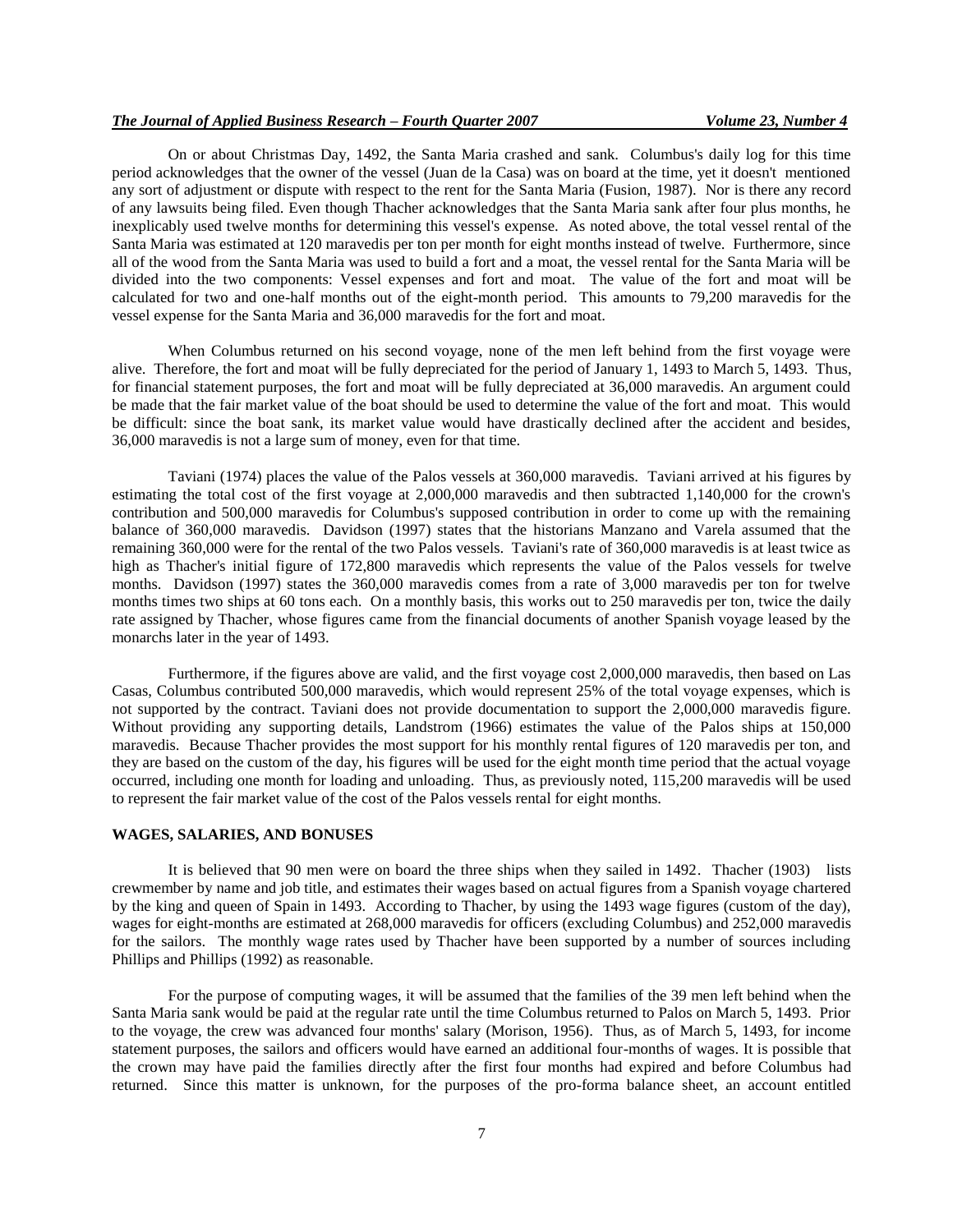"Receivables from monarchs" was created. For balance sheet purpose, it will be assumed that the families of the sailors did not receive any funds from the crown after four months of the trip had expired. As a result, current assets will equal current liabilities. If the crown had made any payments to the families after four months, those amounts would have reduced the receivable and liabilities accounts equally.

Some scholars (Phillips and Phillips, 1992) believe that Columbus was paid a wage of 140,000 maravedis as captain general of the fleet. But a review of the contract reveals no mention of a salary for Columbus as captain general. Based on the written contract, no salary will be estimated for Columbus since he was to receive a 10 percent commission on all of the treasures found and an additional 12.5 percent of the profits if he chose to invest up to 12.5 percent of the total costs of the first voyage. For the same reason, while Thacher (1903) lists Columbus as an officer, he did not include a wage for Columbus. This is further supported by Santangel's statement to the queen, that the crown would not be required to pay anything to Columbus until he, Columbus, actually found something of value. Thus Columbus was a joint venturer who would share in the profits of the first and subsequent voyages.

Upon his return Columbus showed the king and queen the gold, pearls, colorful birds, and other curiosities he had brought to Spain (Hale, 1891). Columbus was rewarded with a bonus from the king and queen in the amount 345,000 maravedis (Tirado, 2001). Dyson (1991) indicates that Columbus received a bonus of 10 ducats of gold worth approximately 335,000 maravedis and 10,000 maravedis was the first payment on his lifetime annuity because he was the first person to spot land (See Finder's Fee). Thus 335,000 maravedis will be used for the bonus figure in the pro-forma profit and loss statement.

# **PROVISIONS**

Historical records indicate that the three ships (Santa Maria, Pinta, and Nina) were fully loaded just prior to the voyage. Though the three ships left Palos on August 3, 1492, they did not leave actually leave for the new world until Sept 7, 1492, because of rudder problems that occurred in the Canary Islands. They restocked in the Canaries and then again for the last time when they reached the Azores. Since actual accounting records do not exist, estimates based on the custom of the day will be utilized. Based on records for a crew that went to Africa around the time of Columbus's first voyage, food costs for sailors were estimated at 360 maravedis per month and double that for the officers (Thacher, 1903).

While these figures can't be verified, they can be scrutinized for reasonableness. In January 1492, the queen gave Columbus 20,000 maravedis to cover travel, clothing, and food expenses when he visited the court. Landstrom (1966) indicates that at that time a pig could be acquired for 400 maravedis, a cow for 2,000 maravedis, and a bushel of wheat for 49 maravedis. Thus, 360 maravedis per month for food for sailors appears reasonable. Thacher based his calculations on 90 people at 360 maravedis per month times 8 months = 250,560 maravedis plus a bonus for 24 officers at 360 maravedis times  $8 = 69,120$  maravedis for a total 319, 680 maravedis. These figures also include the estimated food costs of the 39 men who were left behind because of the sinking of the Santa Maria.

## **LAND HO: THE FINDERS' FEE CONTROVERSY**

Prior to the voyage, the crown promised to pay a 10,000 maravedis annuity for life to the first person who spotted land. Juan Rodrigo Borneo first discovered land, or so he thought (Pickering, 2000; and Phillips and Phillips, 1992). Unfortunately, when Borneo tried to claim his reward, Columbus argued, that he, Columbus, had seen the land the night before. The crown paid the annuity to Columbus and then to his common-law wife after his death. It is not known for how long this annuity was paid. For the purposes of this paper and because of the diminishing value over time, the present value of this annuity expense will be estimated at 4% for twenty-five years. It amounts to 156, 220 maravedis.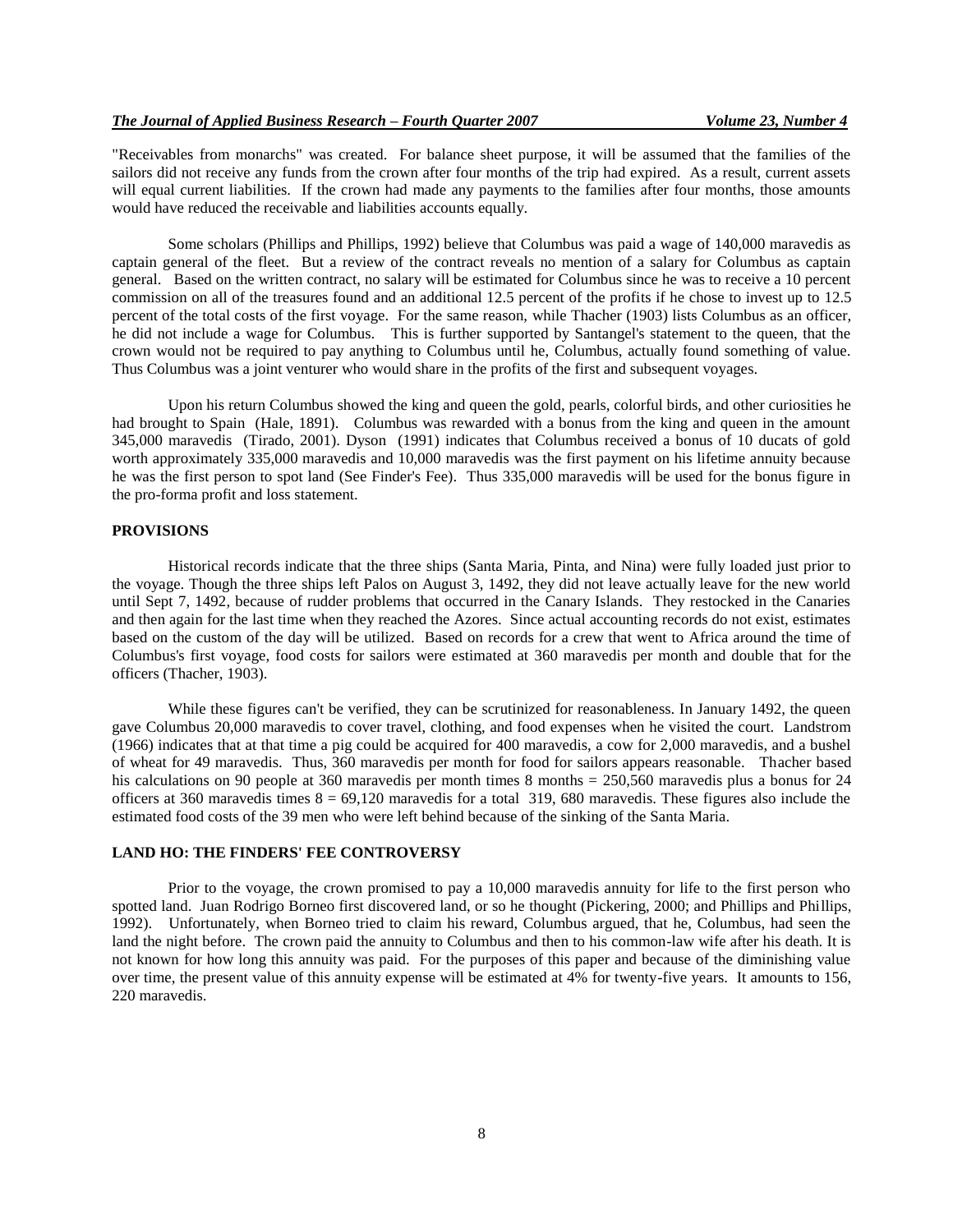# **TOTAL JOINT VENTURE CAPITAL CONTRIBUTED**

Based on the detailed cost analysis above, Exhibit 1 summarizes the key financial figures needed to compute the total amount of the financial contribution for Columbus's first voyage. This exhibit is divided into two sections: First, the monarch's contribution. is used to compute Columbus's 12.5 percent share, is presented, and then second, costs incurred by the monarchs that Columbus would probably not be held responsible for paying a 12.5 percent interest in are itemized. For example, the Crown voluntarily gave Columbus a bonus of 335,000 maravedis. It is unlikely that he would have to pay the Crown a 12.5% portion of a bonus to himself. The same appears to be true for the 10,000 maravedis annuity for the first person who spotted land in the new world. In Exhibit 1, the total estimated capital needed to fund the first voyage is estimated at 1,765,734 maravedis. Thus, this total is less than the 2,000,000 maravedis that a number of scholars claim is the estimated cost for the first voyage.

**Exhibit 1 Spanish-Columbus Joint Venture Summary of Total Contributions to Joint Venture in Maravedis:**

| Estimated Cash Advanced by Crown                                         | 1,000,000 |
|--------------------------------------------------------------------------|-----------|
| Estimated Value of Ships from Palos (8 months)                           | 115,200   |
| Crown's Sharable Contribution                                            | 1,115,200 |
| Columbus's 1/8th Estimated Contribution                                  | 159,314   |
| <b>Subtotal Combined Sharable Contributions</b>                          | 1,274,514 |
| Additional Crown Contribution not subject to Columbus 1/8th contribution |           |
| Present Value of Finder's Fee Annuity                                    | 156.220   |
| Plus Crown's Bonus at end of Voyage                                      | 335,000   |
| <b>Total Estimated Pro-forma Contributions</b>                           | 1,765,734 |

The total estimated capital of 1,765,734 maravedis (Exhibit 1) contributed to the joint venture will be used in determining the reasonableness of all of the expenses for the voyage. Exhibit 2 provides an analysis of the costs used in preparing the pro-forma income statement based on the analysis above, which generally supports the expenses listed by Thacher (1903). This study has found five differences that need to be made to Thacher's (1903) numbers in order to make them more accurate. The affect of these adjustments can be found in Exhibit 3 and include: 1. Present value of the Crowns finder's fee annuity: 2. Bonus given to Columbus; and 3. Division of the Santa Maria boat fee between vessel expenses and fort and moat costs. 4. Reduction of vessel rental figures from twelve months to eight months. 5. Due to the reduced vessel expenses from twelve to eight months, the miscellaneous account (furniture, powder, repairs and maintenance, etc) was increased accordingly, in order to balance.

#### **Exhibit 2 Spanish-Columbus Joint Venture Analysis of Pro-forma Costs in Maravedis**

| Total funds to account for per Exhibit 1     | 1,765,734 |
|----------------------------------------------|-----------|
| Wages for officers                           | 268,000   |
| Wages for crew                               | 252,000   |
| Finder's fee annuity                         | 156,220   |
| Columbus's bonus                             | 335,000   |
| Vessel leases - Palos                        | 115,200   |
| Vessel Lease - Santa Maria                   | 79,200    |
| Provisions for food                          | 319,680   |
| Fort and Moat (depreciation)                 | 36,000    |
| Repairs and maintenance (a residual balance) | 204,434   |
| Total funds expended                         | 1,765,734 |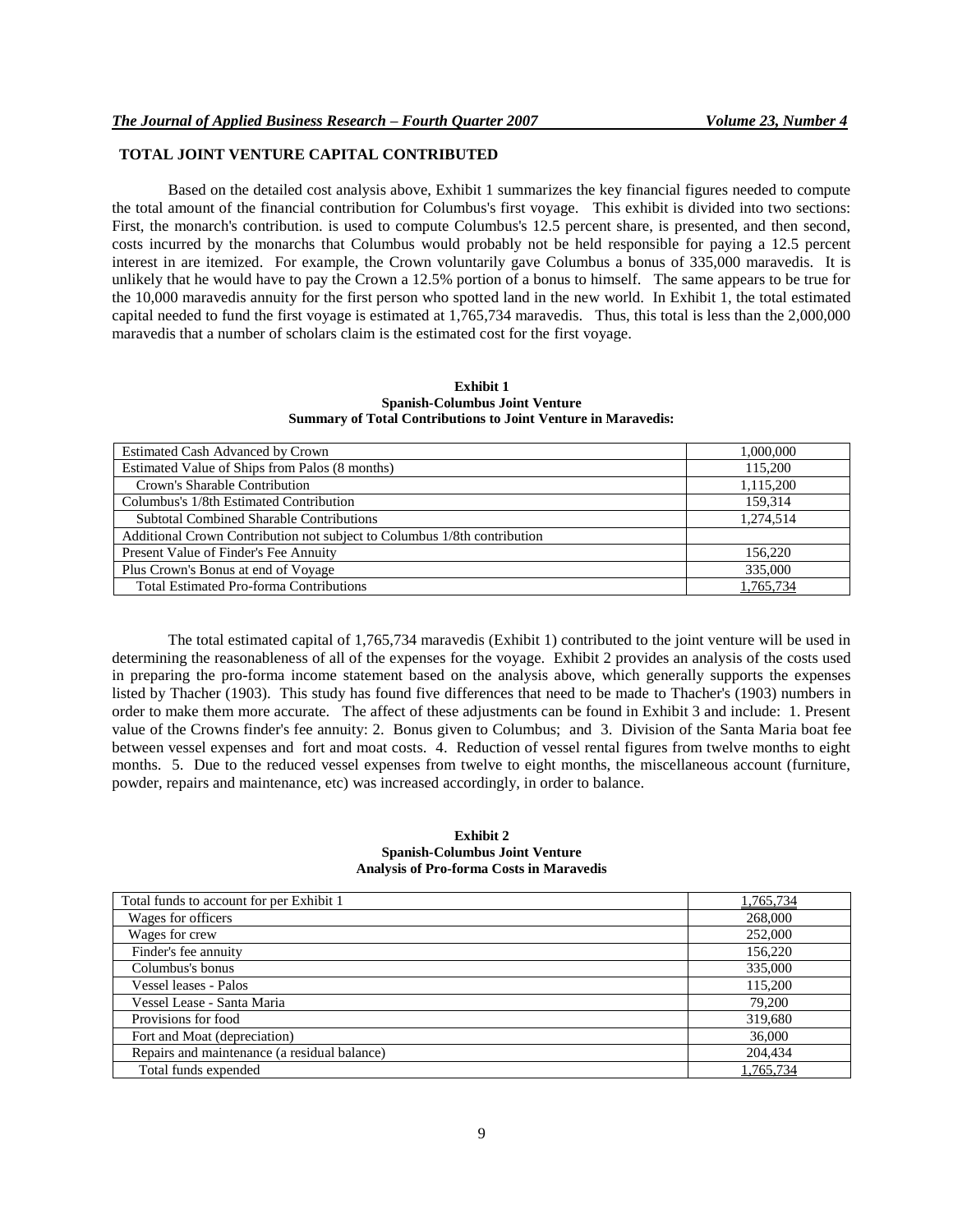|                                       | <b>Thacher</b> | <b>Revised</b> |
|---------------------------------------|----------------|----------------|
| <b>Operating Expenses (Maravedis)</b> |                |                |
|                                       |                |                |
| Provisions for Food                   | 319,680        | 319,680        |
| Leased Boats - Santa Maria            | 172,800        | 79,200         |
| Leased Boats - Palos                  | 172,800        | 115,200        |
| Salaries - Officers                   | 268,000        | 268,000        |
| Salaries - Crew                       | 252,000        | 252,000        |
| Columbus Bonus                        |                | 335,000        |
| <b>Finders</b> Fee                    |                | 156,220        |
| Repairs, equip, masc.                 | 155,062        | 204,434        |
| Fort/Moat (Depreciation)              |                | 36,000         |
|                                       |                |                |
| <b>Total Operating Expenses</b>       | 1.340.042      | 1,765,734      |

## **Exhibit 3 Pro-forma Expense Statement Comparison Between Thacher and This Report Spanish-Columbus Joint Venture Development-Stage Company Aug 3, 1492 - March 5, 1493**

Thacher (1903) labeled one account as equipment, furniture, etc. Because of all of the repairs that were made during the voyage (replace rudder, change the sails for two ships before crossing the Atlantic, vessel leakage, etc.), the name of this account was renamed as miscellaneous. Its value was computed by subtracting all of the estimated expenses (Exhibit 2) from the capital contributions per Exhibit 2. Since Thacher's number (155,062 maravedis) was a residual amount and not directly calculated based on contract or custom of the day, the resulting figure per Exhibit 2 for miscellaneous expenses is estimated at 204,434 which is a residual after the adjustments are made. Thus the residual account (miscellaneous) account was increased from 155,062 maravedis to 204, 435 maravedis. Based on a comparison of the percentage of miscellaneous costs to total costs, the percentage increases for Thacher's numbers of 11.56 percent to 11.58 percent for the revised figures. The revised miscellaneous expense figure appears reasonable.

# **REASONABLENESS OF THE TOTAL CAPITAL CONTRIBUTIONS**

In his biography of his father, Ferdinand Columbus states that his father's initial budget request was for 2,500,000 maravedis (Translated by Keen, 1959). Las Casas, a priest and a contemporary of Columbus, had access to Columbus's daily log of the first voyage claims that Columbus sought 2,000,000 maravedis. Reading between the lines, Columbus may have first asked for the moon and then starting reducing his requests. As noted by Las Casas (Translated by Collard, 1971) and Taviani (1974), the crown, through Santangel, eventually gave 1,000,000 maravedis to the joint venture. This is supported, as noted earlier, by Taviani (1974) and Landstrom (1996). Las Casas states that Columbus put up 500,000. This amount, if true, is significantly greater than allowed by the contract, which limits Columbus's contribution to 12.5 percent for which he could receive up to 12.5 percent of the profits.

It is unlikely that Columbus or any investor would contribute money that he or she would not be able to receive a return on investment. As shown in Exhibit 1, it is estimated that Columbus's 12.5 percent share is 159,314 maravedis. Determining that the fair market value of the two Palos boats at 115,200 maravedis makes the total shareable contribution between the crown and Columbus 1,274,514. Adding to this amount the present value of lifetime annuity and the bonus, the total capital contribution to the first voyage is 1,765,734 maravedis. Taviani (1974) estimates that the first voyage cost between 1,200,000 and 2,000,000 maravedis. Thus, the total of 1,765,734 maravedis appears reasonable based on Taviani's analysis.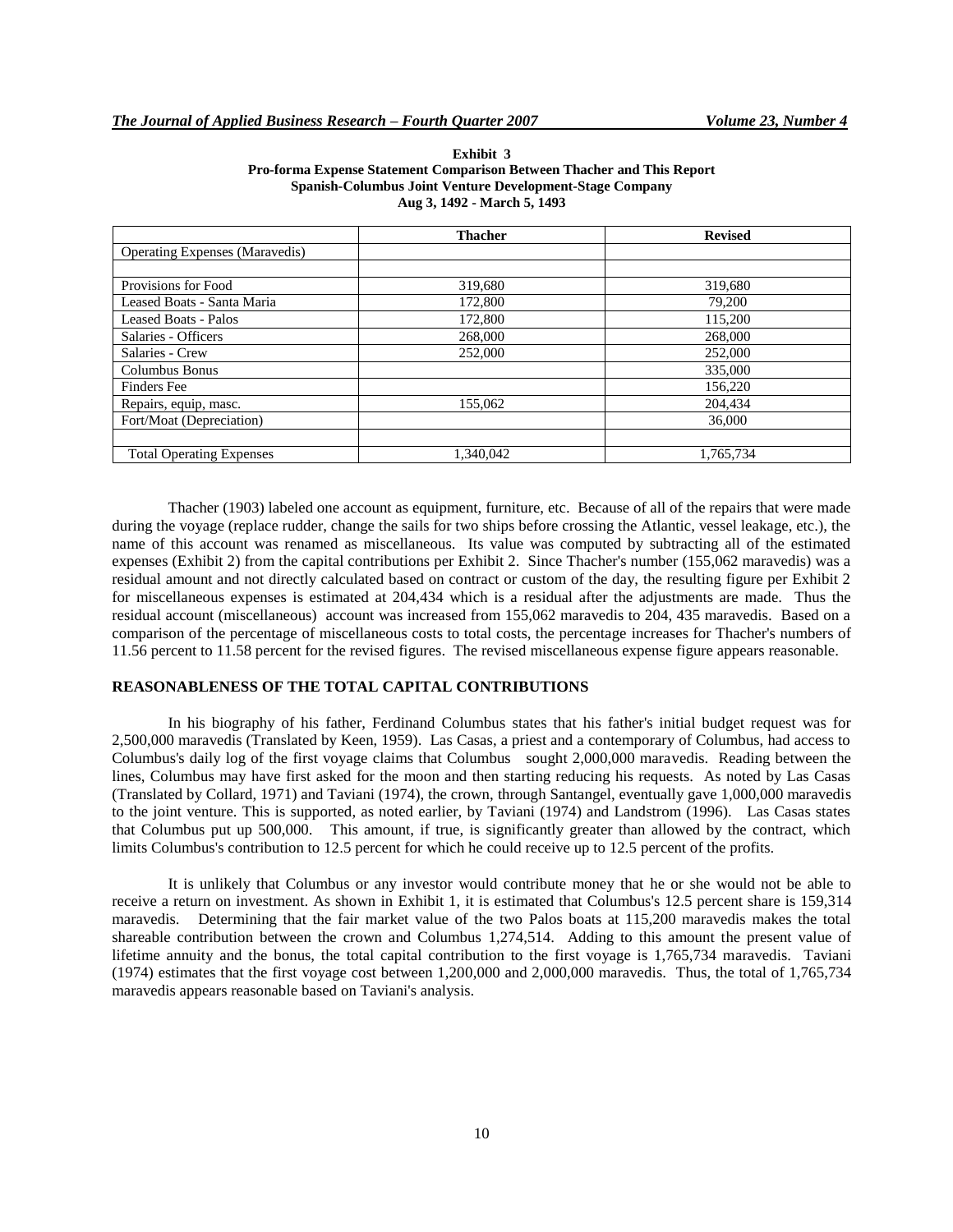# **REVENUES**

According to the contract with the monarchs, Columbus was supposed to receive a 10 percent commission on all commerce including pearls, precious stones, gold, silver, spices, and any other kind of merchandise bought and sold within the confines of the new admiralty. While Columbus received a special bonus of 335,000 maravedis upon his return, there is no record of his requesting or receiving any joint venture profits. A review of Columbus's daily log does not indicate that any serious buying and/or selling occurred in the normal course of business during the first voyage. What is noted is that throughout the daily log Columbus continually asks the natives and the chiefs where the gold could be found. What is noted is that inexpensive trinkets (beads, hawk-eyes, etc) were exchanged with the local natives for gold nose rings, bracelets, and gold dust purses. At other times, village chiefs gave Columbus gifts of thin plates of gold. However, the amount of gold brought back to Spain was so light that a court page could carry it around on a tray for all to see (Granzotto, 1985).

In addition, Columbus brought back exotic birds, jewelry, and other miscellaneous items (Dyson, 1991) including snake skins, spears, cotton, wool, spices, dyes, timber, etc. It is believed that these items were either given to Columbus as gifts or exchange for inexpensive beads or trinkets. Columbus notes in his log on October 12, 1492, that the inhabitants were so poor they did not even have any iron. These islanders traded parrots, cotton thread, spears, tobacco, and other items for glass beads and hawks-eyes for trinkets that Columbus referred to as being practically worthless (Fusion, 1987). Columbus was so concerned about his future commission that at one time he suggested that future vessels be required to dock at specified ports solely for the purpose of counting the merchandise so that Columbus would receive his commissions. Yet, the daily log does not support any significant discoveries of gold or any of the items mentioned in the contract with the Crown.

#### **PROFITABLE VENTURE OR DEVELOPMENT STAGE COMPANY?**

An argument can be made that Columbus's first voyage should be considered a development-state company. According to Dyckman, Davis, and Dukes (2001) startup cost represent those expenditures for a newly organized development-stage company prior to the generation of any significant revenues. Based on the normal customs of buying and selling, Columbus's daily log does not indicate that any serious business transactions ever occurred. A description of a development-stage company includes the fact that such companies spend considerable time raising capital, planning, and exploring for natural resources. Columbus spent six years in Spain seeking funding. The daily logs indicate that Columbus spent a significant portion of his time inquiring about and searching for gold. But no significant sources of gold were found, which may be the primary reason that he instructed those who did not return to Spain with him to continue to ask about and search for gold.

Therefore it seems that during the first voyage Columbus did not trade for profit but to create goodwill, hoping the natives would provide valuable information as to where gold could be located. The lack of a common language also made it very difficult for Columbus to obtain any reliable information about the whereabouts of gold. What items were brought back to Spain were used to support the idea that Columbus had found the "West Indies" and that Spain should return to the New World. Overall, what Columbus brought back to Spain appears to be insignificant enough to fall within the definition of a development stage company. Jane (1930) describes Columbus's first voyage as one of discovery, mainly the discovery of a trade route to Asia. While in North America, on his first voyage, Columbus spent most of his time searching for resources that he never found. Therefore, no revenues will be reported on the pro-forma income statement for this development-stage company. Due to the lack of success in finding significant amounts of gold, silver, and other minerals, all of the expenditures for the first voyage will be expensed to the income statement rather than capitalizing them as startup costs.

# **THACHER'S NUMBERS NEED TO BE CHANGED**

Thacher (1903) appears to have provided the first and foremost detailed evaluation of the capital contributions and expenses estimated to have been incurred by Columbus in his first voyage. During the past 100 years Thacher's figures have been frequently cited. Thacher based most of his expense calculations on the customs of the day, which he derived from records of voyages made by contemporaries of Columbus. For example, he estimated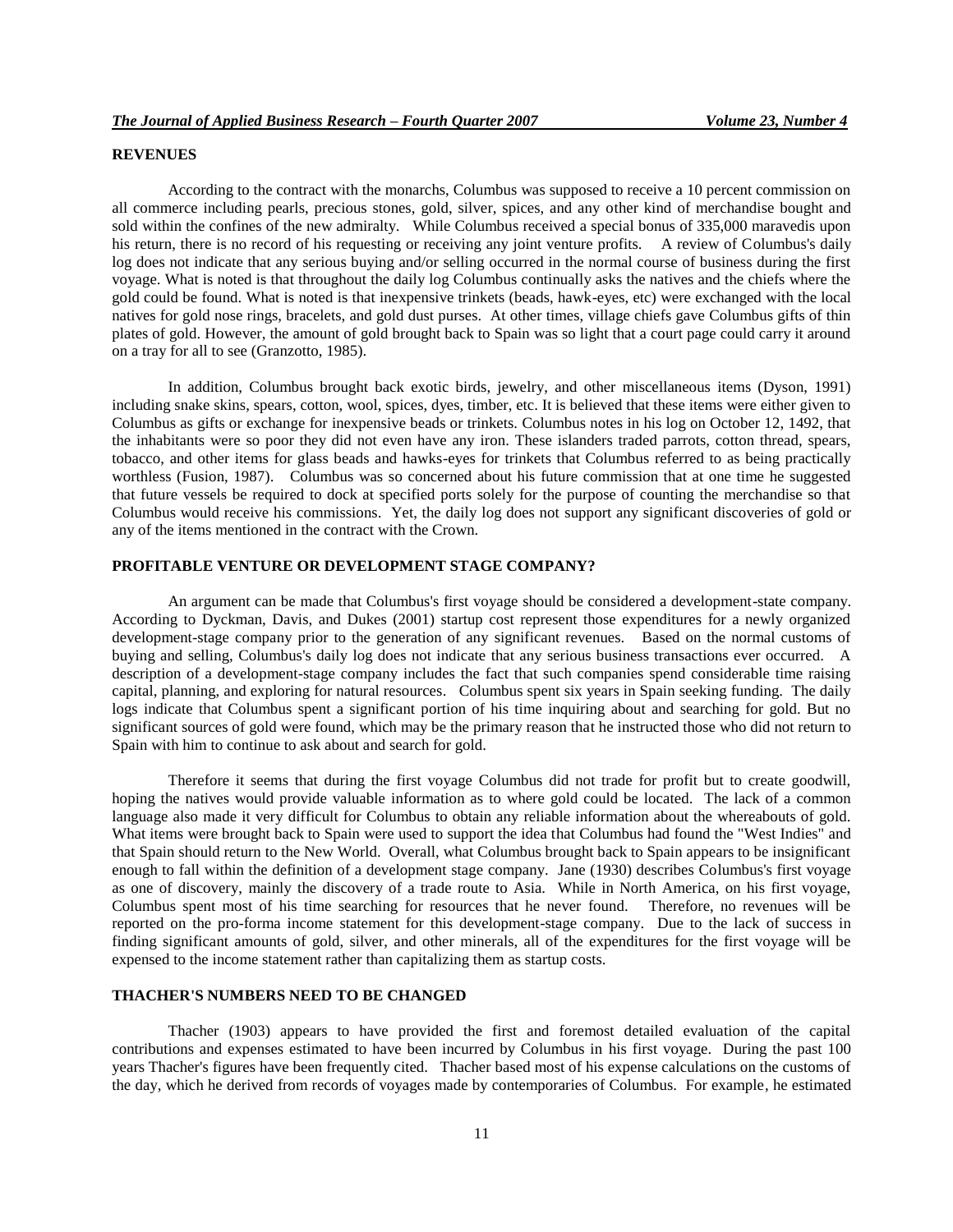the wages of the officers, sailors, vessel rental, and estimated cost of food provisions from details from voyages made under the Spanish flag in 1493 by another vessel leased by the Crown. Thacher's figures were not presented in the form of a balance sheet or income statement. Exhibit 3 provides for a comparison of Thacher's expenses to the ones resulting from this paper. Five differences are noted. As shown in Exhibit 3 Thacher ignored some expenses, such as the present value of the 10,000 maravedis annuity given to the first person to spot land in the new world. Thacher estimated the cost of renting the vessels for twelve months when the actual voyage was closer to eight months. Even though he noted that the Santa Maria sank and was turned into wood for the fort and moat, he did not divide the rental expense between vessel and fort and moat expenses. Thacher ignored considering Columbus's bonus as an expense of the first voyage. Lastly, because of the reduction in vessel expenses, the amount called repairs and maintenance was increased in order to balance to the amount contributed by the monarchs and Columbus. These additional items were included in the preparation of the pro-forma balance sheet and pro-forma income statement (Exhibit 3).

## **COLUMBUS'S FIRST VOYAGE: PROFITABLE OR NOT?**

A pro-forma balance sheet at March 5, 1493 and pro-forma income statement from August 3, 1492 to March 5, 1493, have been prepared for this development-stage enterprise using the completed contracts method (Exhibit 4 and 5). Based on the above assumptions and following a three-step approach to determining which accounting number to use, it appears that Columbus's first voyage to the new world was unprofitable. The loss is not surprising as the voyage was a unique exploratory adventure for Columbus who was hoping to find a quick and cheap ocean route to Asia. Furthermore, Appendix A provides a pro-forma set of notes to the financial statement of this joint venture.

| Receivable-monarchs           | 808,820   | <b>Accrued Salaries</b>             | 260,000      |
|-------------------------------|-----------|-------------------------------------|--------------|
|                               |           | <b>Finders</b> Fee                  | 156,220      |
|                               |           | <b>Accrued Boat Lease</b>           | 57,600       |
|                               |           | <b>Accrued Bonus</b>                | 335,000      |
|                               |           | <b>Total Liabilities</b>            | 808,820      |
|                               |           |                                     |              |
|                               |           | Capital - monarchs                  | 1,606,420    |
| Building - Fort and Moat      | 86,400    | Capital - Columbus                  | 159,314      |
| less Accumulated Depreciation | $-86,400$ |                                     |              |
|                               |           | -less loss for period               | $-1,765,734$ |
|                               |           | <b>Total Ending Capital</b>         | $-0-$        |
|                               |           |                                     |              |
| <b>Total Assets</b>           | 808,820   | <b>Total Liabilities and Equity</b> | 808,820      |

**Exhibit 4 Pro-forma Balance Sheet Spanish-Columbus Joint Venture Development Stage Company March 5, 1493 (Maravedis)**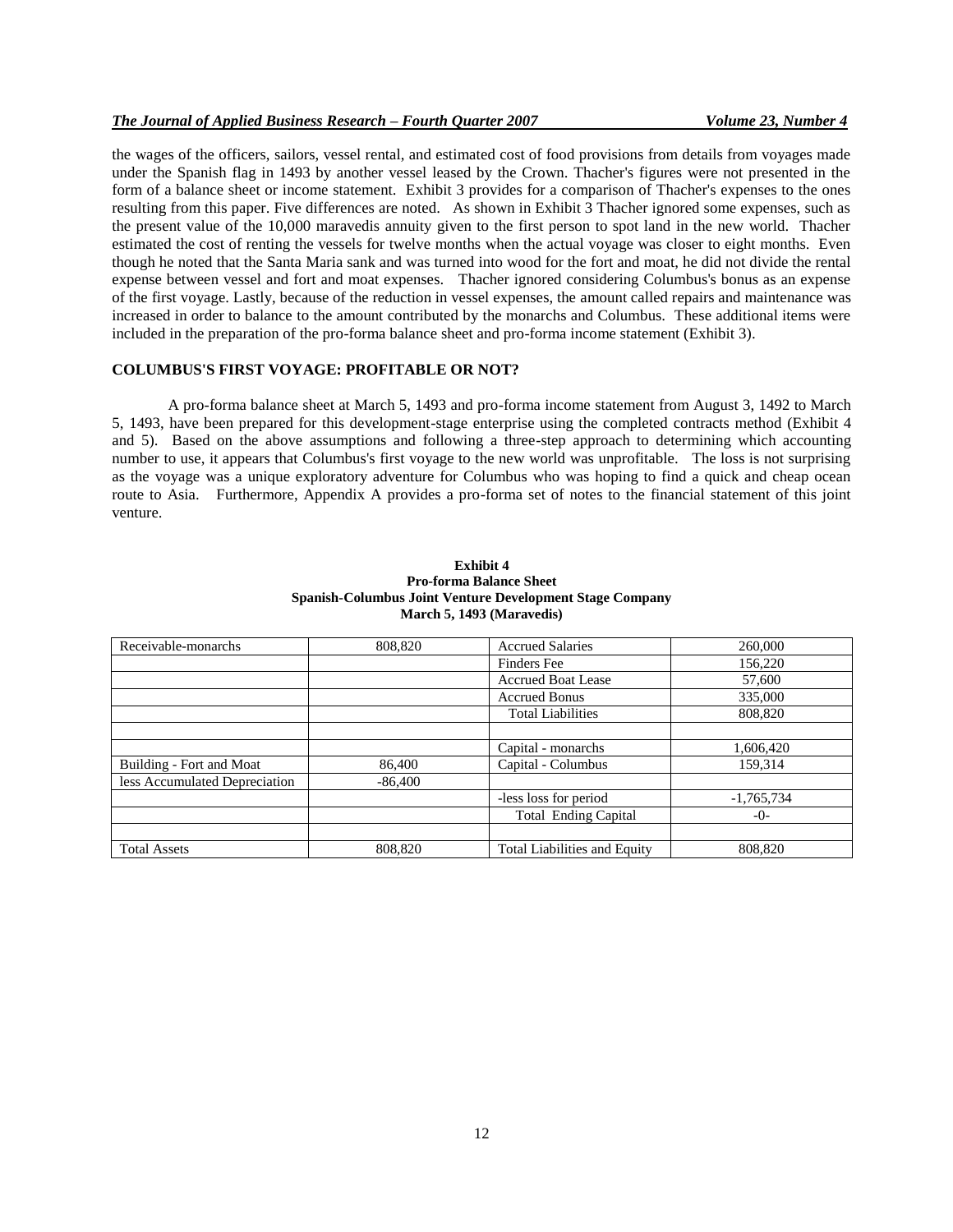|                                 |             | Reclass  | Total       |
|---------------------------------|-------------|----------|-------------|
| Revenues                        | -0-         |          | $-0-$       |
|                                 |             |          |             |
| <b>Operating Expenses</b>       |             |          |             |
| Provisions for Food             | 319,680     |          | 319,680     |
| Leased Boats - Santa Maria      | 115,200     | (36,000) | 79,200      |
| Leased Boats - Palos            | 115,200     |          | 115,200     |
| Salaries - Officers             | 268,000     |          | 268,000     |
| Salaries - Crew                 | 252,000     |          | 252,000     |
| Columbus Bonus                  | 335,000     |          | 335,000     |
| Finder's Fee                    | 156,220     |          | 156,220     |
| Repairs and Maintenance         | 204,434     |          | 204,434     |
| Fort/Moat (Depreciation)        |             | 36,000   | 36,000      |
|                                 |             |          |             |
| <b>Total Operating Expenses</b> | 1,765,734   |          | 1,765,734   |
|                                 |             |          |             |
| Net loss                        | (1,765,734) |          | (1,765,734) |

#### **Exhibit 5 Pro-forma Income Statement Spanish-Columbus Joint Venture Development-Stage Company Aug 3, 1492 - March 5, 1493**

#### **LIMITATIONS**

After five hundred years have passed, the accuracy of assumptions used in the pro-forma financial statements becomes very difficult to determine. Many of the original accounting documents needed for this paper do not exist, so that estimates were used extensively. No profit and loss statement, if prepared at the time of the voyage, exists to this day. While the author believes the total amount contributed by the Spanish monarchs and Columbus appears reasonable, the sub-classification of expenses is mostly arbitrary. However, these sub-categories are not important when answering the question, did Columbus's first voyage show a profit or a loss? Determining profitability only requires two numbers: total revenues minus total expenses.

On October 12, 1492, Columbus states in his log that he took possession of the island (San Salvador) for the king and queen of Spain (Fusion, 1987). If valid, then the fair market value of this island should be included as a revenue and would easily make this first voyage profitable, but determining the fair market value of an island might prove difficult. Jane (1930) does note that the taking of land would have to wait for future missions. In fact, after Columbus's return, the Portuguese believed that everything that Columbus discovered was owned by the Portuguese. This issue would be settled by the Pope after Columbus's return. The Pope decided that the Portuguese-controlled lands up to 100 leagues west of the Azores and the Spanish anything west of that point.

 This paper takes the position that taking possession of the land did not actually transfer title from the native inhabitants to Spain. The author believes the possession was a ceremonial taking, otherwise Columbus would most likely have informed the inhabitants that they now owed the crown rent and/or could purchase portions of land for their families. These acts did not occur. If the possession is viewed as a legal transfer of ownership of the island, valuing it would be most difficult, and any reasonable amount determined for the value of he land clearly turn the voyage from a loss to a profit. In addition, a review of the contract reveals no sharing of any islands that might be discovered. Thus, the island issue becomes one for the crown and not for the joint venture to decide.

## **LIMITATIONS OF THE THREE-STEP MODEL**

Throughout this paper, the three-step decision-making model was used to evaluate the estimated capital contributions and estimated costs of this joint venture. Once the monarch's contribution for the joint venture was determined based on the contract, Columbus's portion was limited to 12.5 percent of the total shared costs, as per Part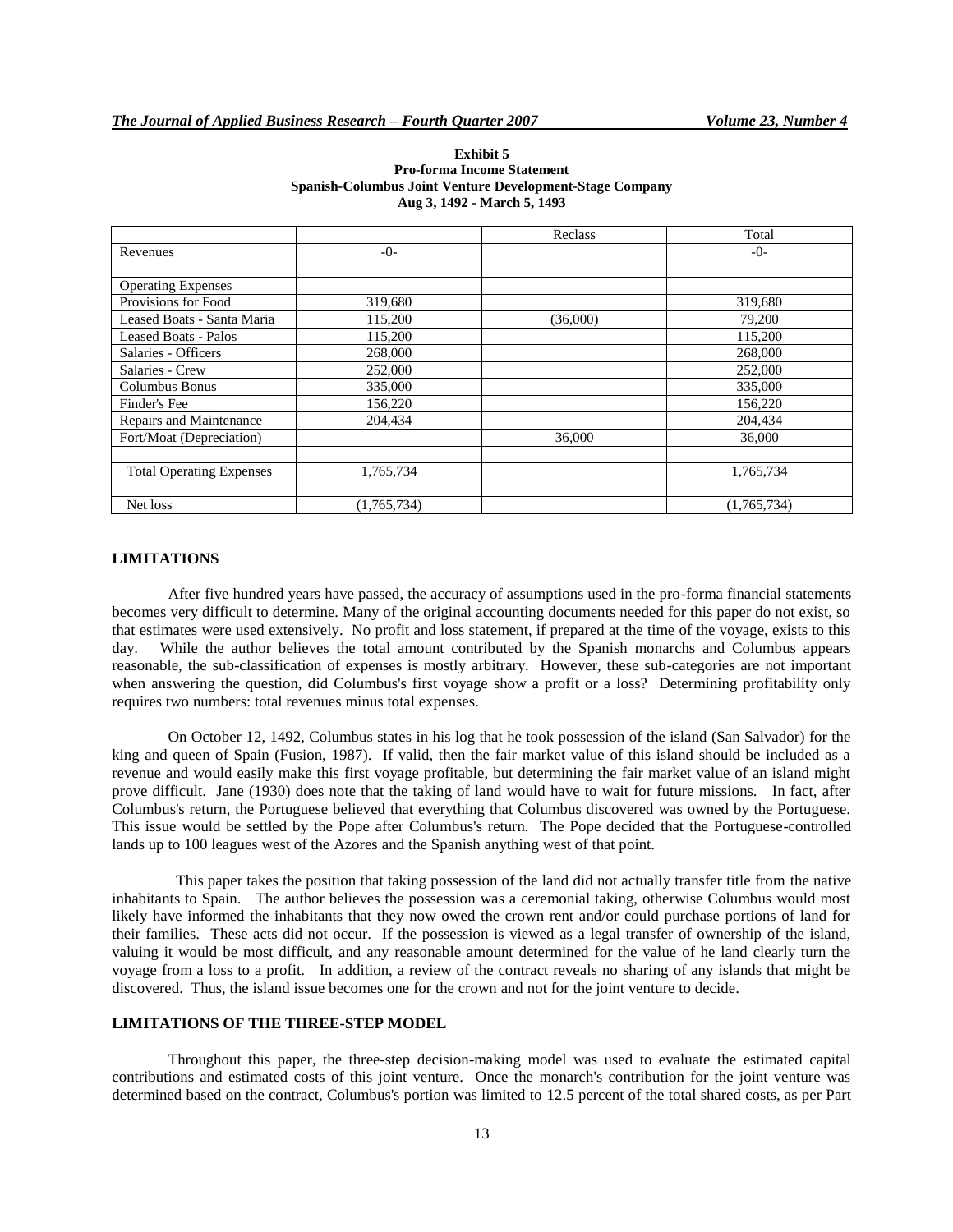5 of the contract. If Columbus did indeed put up 500,000 maravedis, as Las Casas states, then using the contract for guidance may result in presenting a pro-forma financial statement that undervalues the amount of capital contributed. Since the total capital contributed is being used to determine the total expenses possible (Exhibit 1  $\&$  2), this approach may end up showing less expenses than was actually incurred. Since most authorities agree that Columbus had silent partners who may have contributed to the voyage, these silent investors would have only contributed up to 12.5 percent of the total cost of the voyage in accordance to the contract with the royals. Thus, it is unlikely that they would have contributed more than 12.5 percent of the costs of the voyage if they would only be able to share in the profits, up to 12.5 percent.

As shown in Exhibit 1 Columbus's 12.5 percent portion is estimated at 159,314 maravedis. Thus the contract was used to reduce Las Casas's figure by 340, 686 maravedis. Furthermore, the contract was used to eliminate the 140,000 maravedis figure (1,140,000 - 1,000,000) from being considered as either a wage to Columbus or interest expense for the joint venture. The custom of-the- day figures were used to determine wages, vessel expenses, and provisions. The actual costs could easily be higher or lower. For example, since this was an unusual voyage, it is possible the sailors and officers received more money than was customary at the time. It is not known for how many months in advance the Santa Maria was paid? Overall, while the three-step model was a good model to use in deciding between contradictory information, its use does not insure that the final figures used in this study are the ones that actually occurred. What the three-step model resulted in was insuring that the most conservative numbers were used.

## **CONCLUSION**

It has been reported that Columbus may have been one of the best dealmakers in history. He really did not know where he was going, and even after four voyages, he never really got there. He convinced others to finance his adventure into the unknown, and when he got there, he did not know where he was. Yet, when he returned to Spain, he was able to obtain monies to finance a second trip with 17 ships and over 1200 people. It is noted that when planning the second voyage, Columbus did have some problems with the accountant Juan de Soria. So much so, that the sovereigns had to interfere (Landstrom, 1966). The sovereigns reminded Columbus that Soria was responsible for signing off on every invoice because he had to give account to the Inspector General of Taxes. At the same time, Soria received a letter saying that he had to make sure that Columbus left for the new world well satisfied. This story of Columbus's first voyage shows that venture capitalists don't need to see an initial profit in order to invest more capital for subsequent excursions. As long as people believe that more wealth is possible, somebody will finance another person's vision.

## **REFERENCES**

- 1. Collard, Andree. *Translated Bartolome de las Casas's work entitled History of the Indies*. 1971.
- 2. Davidson, Miles. *Columbus Then and Now: A Life Re-examined*. 1997.
- 3. Dyckman, Thomas; David, Charles; Dukes, Roland. *Intermediate Accounting*. Fifth Edition Irwin McGraw-Hill 2001.
- 4. Dyson, John. *Columbus For God, Gold, and Glory*. Simon and Schuster 1991.
- 5. Fusion, Robert. *The Log of Christopher Columbus*. International Marine Publishing Co. 1987.
- 6. Granzotto, Gianni. *Christopher Columbus*. Doubleday & Co., 1985.
- 7. Hale, Edward Everett. *The Life of Christopher Columbus*. 1891.
- 8. Helps, A. *Help's Life of Columbus* 1910.
- 9. Jane, Cecil. *The Voyages of Christopher Columbus.* 1930.
- 10. Jane, Cecil. *The Journal of Christopher Columbus*. 1960.
- 11. Kayserling, M*. Christopher Columbus and the Participation of the Jews in the Spanish and Portuguese Discoveries*. Hermon Press 1968.
- 12. Keen, Benjamin. *Translated The Life of the Admiral Christopher Columbus* by His Son Ferdinand. 1992.
- 13. Laufer, Joseph. *Columbus Mythbusters. International Columbian Quincentenary Alliance*. 1986.
- 14. Las Casas, *Historia De Las Indias, Fondo de Cultura Económica*, Mexico 1951.
- 15. Landstrom, Bjorn. *Columbus: The Story of Don Cristobol Colon*, Admiral of the Ocean. 1966.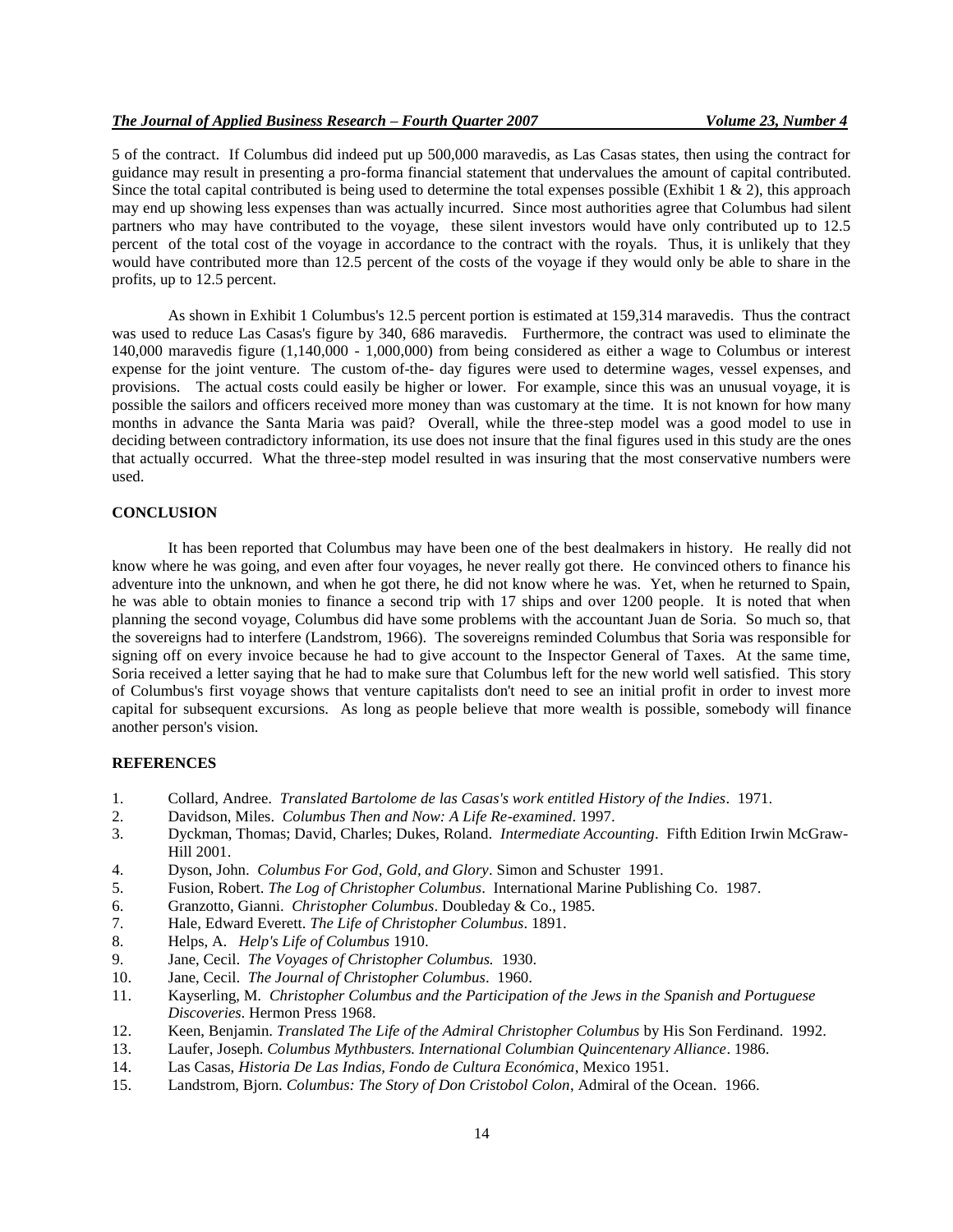## *The Journal of Applied Business Research – Fourth Quarter 2007 Volume 23, Number 4*

- 16. Martin, Josh. *Management Review*, Jun98, Vol. 87 Issue 6, 47-51.
- 17. Morison, Samuel Eliot. *Christopher Columbus, Mariner*. 1956.
- 18. Phillips, William & Phillips, Carla. *Voyage of Destiny American History Illustrated* (pp 29-70). Oct. 1992.
- 19. Phillips, William & Phillips, Carla. *The Worlds of Christopher Columbus* Cambridge University Press 1992.
- 20. Pickering, Keith. *Examining the History, Navigation, and Landfall of Christopher Columbus.* 2000.
- 21. Taviani, Paolo. *Christopher Columbus The Grand Design.* 1974.
- 22. Thacher, John Boyd. *Christopher Columbus His Life, His Work, His Remains*. Vol. 1. 1903.
- 23. Tirado, Thomas. Christopher Columbus Encarta Encyclopedia 2001.
- 24. Wolcott, John. *Uncovering the Real Columbus*. Aegina Press. 1992.

# **APPENDIX A Pro-forma Notes to Financial Statement**

## **Background:**

The king and queen of Spain and Christopher Columbus founded this development-stage company in 1492. The joint venture was formally formed on April 17, 1492, when a contract was signed by the king and queen of Spain agreeing to the terms requested by the Chief Executive Officer, Christopher Columbus. One purpose of this company was to develop a trade route between Spain and Asia that would be faster than the current land route between the two. In addition, it was the purpose of this joint venture to search for and find pearls, precious stones, gold, silver, spices, and any other kind of merchandise deemed profitable. The company selected March 15th of each year to be the end of their fiscal year as it was the date that Columbus returned from the first voyage

#### **Executive Compensation:**

As a joint investor in this company, Christopher Columbus did not receive a salary as the officers and sailors did. According to a contract signed on April 17, 1492, Mr. Columbus was entitled to receive a 10% commission on all commerce, including pearls, precious stones, gold, silver, spices, and any other kind of merchandise bought and sold within the confines of the new admiralty. Furthermore, at his discretion, Columbus could invest up to 12.5% of the total expenditures of the trip and receive up to an additional 12.5% of the profits. No commissions or profits were paid. At the discretion of the king and queen of Spain, a bonus of 335,000 maravedis was paid.

# **Accounting Method:**

In accordance with the Spanish Accounting Standards Board (SASB) the following accounting methods were used. The joint venture used the completed contracts method for preparation of its annual statement. The joint venture used the accrual basis of accounting, which records revenues when earned and expenses when incurred.

In the normal course of business, the straight-line method of depreciation was used. Inventory will follow the FIFO principle of first in-first out.

## **Development Stage Company:**

The first voyage was primarily for the purpose of exploring and looking for a potential trade route to China and for identifying potential sources of gold, silver, and other minerals. Because no real measurable sales activities occurred on this voyage, this financial statement has been prepared in accordance with the rules established by SASB for Development Stage Companies.

#### **Leases And Contingency:**

The joint venture leased three vessels (Santa Maria, Pinta, and the Nina). According with SASB, these are operating leases, as the first exploratory voyage was intended to last less than one year. During the first voyage, at the end of December, 1492, the Santa Maria hit some rocks and became unrepairable. Because the two remaining ships